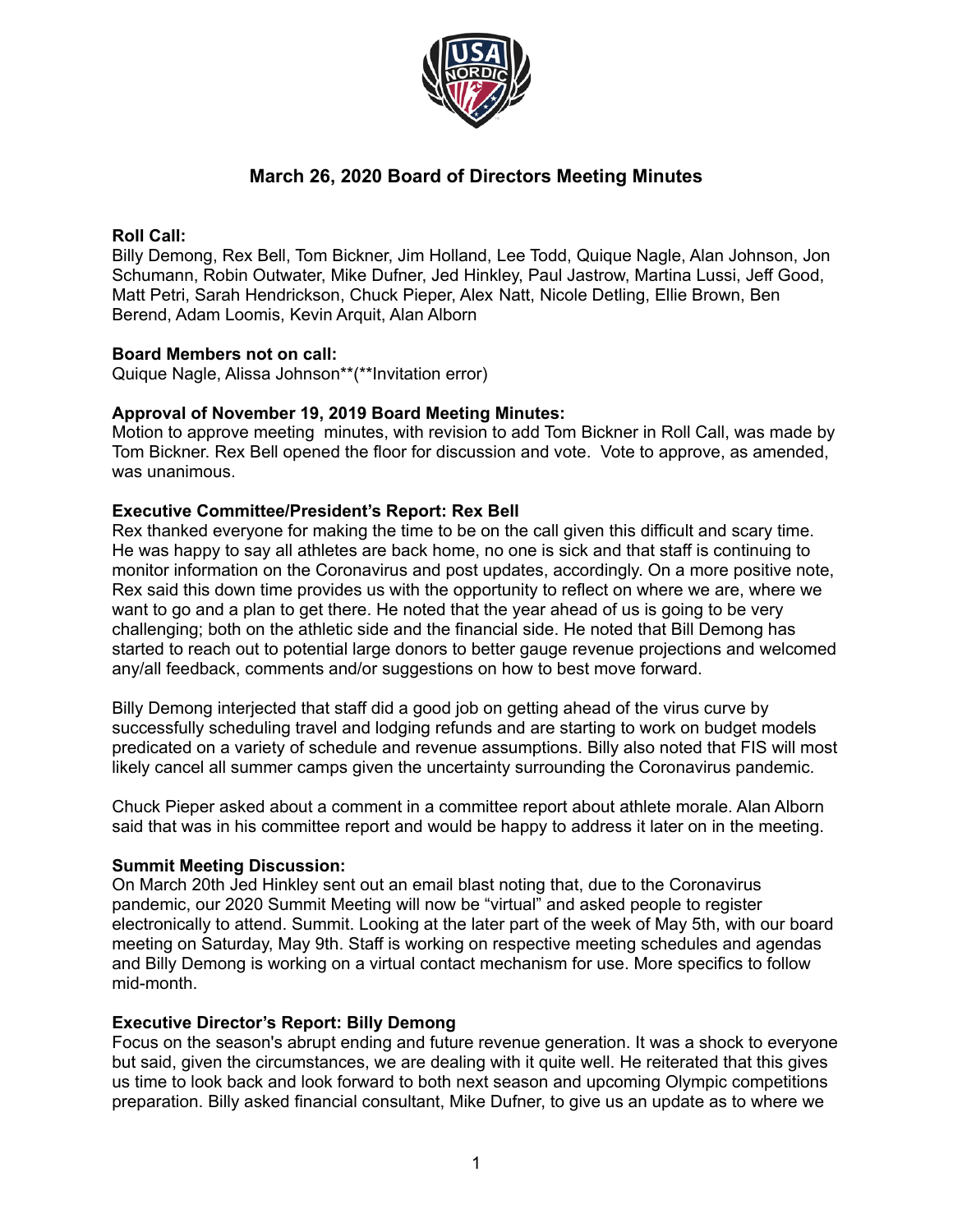

stand financially. He thanked Mike for his guidance and Jim Holland for his continued financial support. Rex Bell thanked Mike, as well.

# **Financial Report: Mike Dufner**

Mike started by complimenting the efforts of Ellie Brown and new bookkeeper, Melissa Sherman. Both are doing a great job in advancing our day to day accounting and report generation.

Mike explained that focus is on formulating a series of budgets; from low, mid and high case scenarios; with greater attention to sponsorship, equipment, merchandise sales and credit card transactions to add to next year's bottom line. Starting next year's budget planning very cautiously, at the low end. Is half way through the process and is looking to get the preliminary budget for FY 20/21 in QuickBooks on or before May 1.

Highlights:

- Estimated FY19/20 year end revenue: \$2,200,000
- Estimated FY19/20 year end expense: \$2,020,000
- Estimated FY 19/20 year end net profit: \$180,000

# **Sponsorship Update: Billy Demong:**

Highlights:

- Established consulting partnership with a company called The DIFF. CEO Neil Fortier has an extensive background in attracting new brands; especially within the sports and entertainment industries. Looking forward to solid revenue growth.
- Renewed partnerships with Global Guardian and USANA, at higher amounts
- Secured large partnership with Palantir; a leading developer of data analytic software. Large growth potential

# **Capital Campaign Update: Billy Demong**

After completion of a Feasibility Study conducted with a sample group of donors the feedback is we have to focus on continuing to improve our financial stability to build a better case for support from potential large dollar donors. Everyone felt good about our progress, to date, with fundraising up approximately 50% over budget. We will continue to focus on securing new sponsors while we build a target large dollar donor list and solicitation strategies.

# **Committee Report Highlights:**

# Sport: Tom Bickner

● Still working on respective sub-committee chairs, membership and contact information.

# Athletic Report: Alan Alborn

Alan shared the 3 major goals from last year:

- 1. One Team
- 2. More Individual Training Programs
- 3. Mental Toughness

He stated that One Team goal moved forward at a much higher level this year, both on the men, women and junior sides, due in part to the time spent together training during this summer. He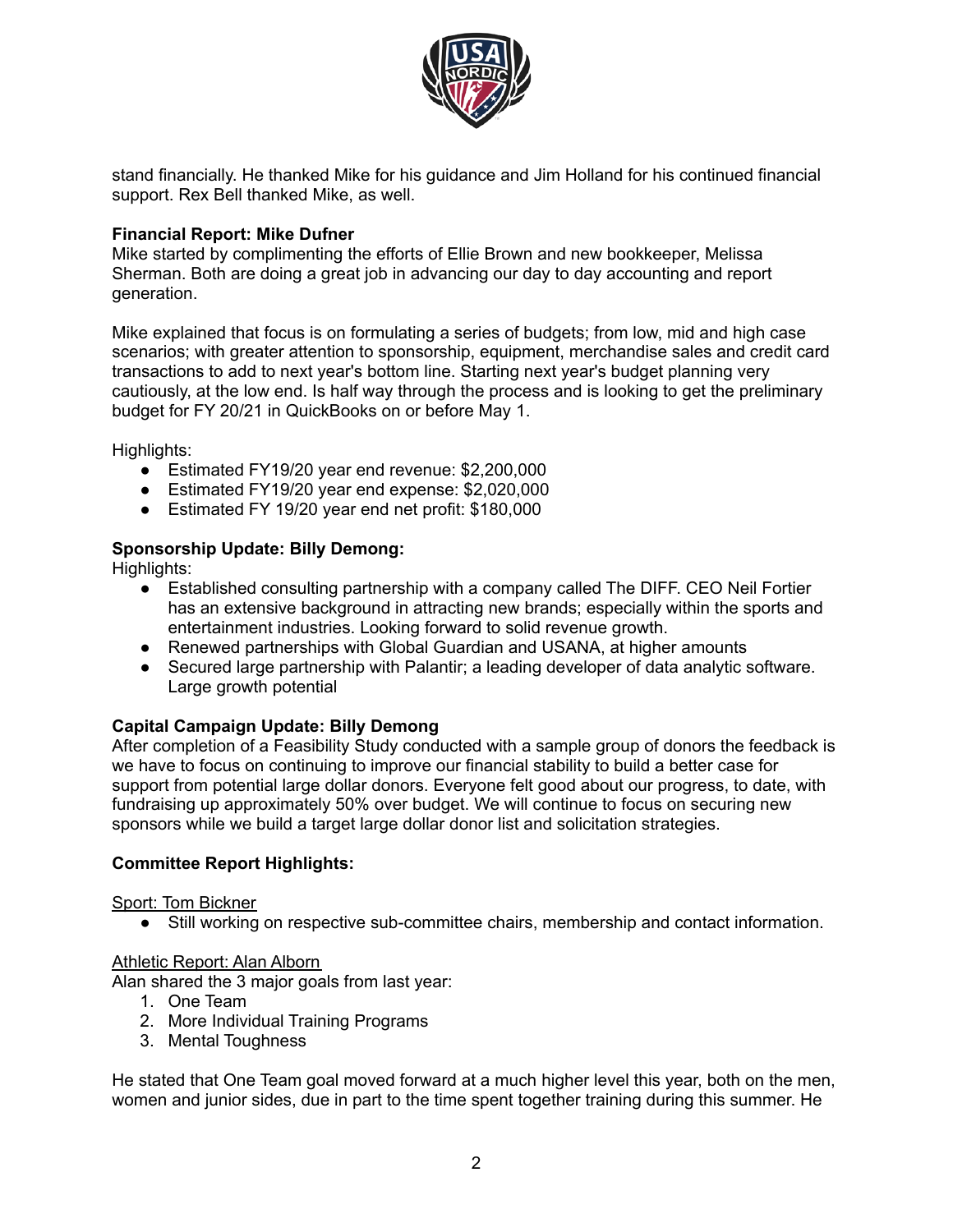

also recognized the efforts of Sports Psychologist, Nicole Detling, and her assistant, Justine Jones, to work with staff to help our athletes. He noted that year end results were not as hoped for on the World Cup level but cited better results on both the junior men and women side; creating increased excitement and expectations. He also recognized Tara Geraghty-Moats and the Continued growth of Women's Nordic Combined.

Alan further explained that low morale was due largely to budget cuts and athletic professionalism. Staff had to operate under greater pressure to manage both expenses and athletic conduct and performance while they witnessed other nations operating with greater staffing and less restrictions.

- Season end survey out to all athletes with a deadline of Friday 27 th March. Survey is comprehensive with 50 questions.
- Staff performance reviews will start week of March 30, addressing staffing needs and position changes
- Early summer programming plans with team camps
- Finalize 1 st Draft athletic budget based on significantly better data from a refined process starting June 2019 – current by 1 st week April.
- Preparing for virtual Spring Meetings with concise reports and Culture discussion

## Sport Development: Jed Hinkley

- April is Virtual National month. Working on boosting international interest on Social Media
- Summer Camp Planning (June?)
- US Cup Jr. Series/Virtual Nationals
- End of Season Club Survey

# Calendar: Alan Johnson

- Continental Cup, US Cup and National Events scheduled to be determined once the FIS schedule is set.
- Hoping to set up one FIS event for U15 to enhance international exposure
- Email request to all members sent for all FIS events
- Iron Mtn. confirmed intent for COC event and Rex Bell has sent the application into FIS for approval
- To date, no request have been received for Fis Cup ski jumping or COC nordic combined
- Junior National Championships cancelled due to Coronavirus. A decision needs to be made to maintain the existing schedule to begin next year with RMD as planned for this year.
- Once Iron Mtn is established on the schedule (confirmed tentatively by FIS) US CUP and National schedule will be finalized.
- National Championship schedule (5 year) for ski jumping and nordic combined needs to be discussed and finalized

Governance and Nominating: Robin Outwater

- Completed Staff Performance and Compensation Review Program draft
- Completed Sport Sub-Committee's charter review
- Working on Orientation Notebook for new BOD members
- BOD and Committee Review protocol pending